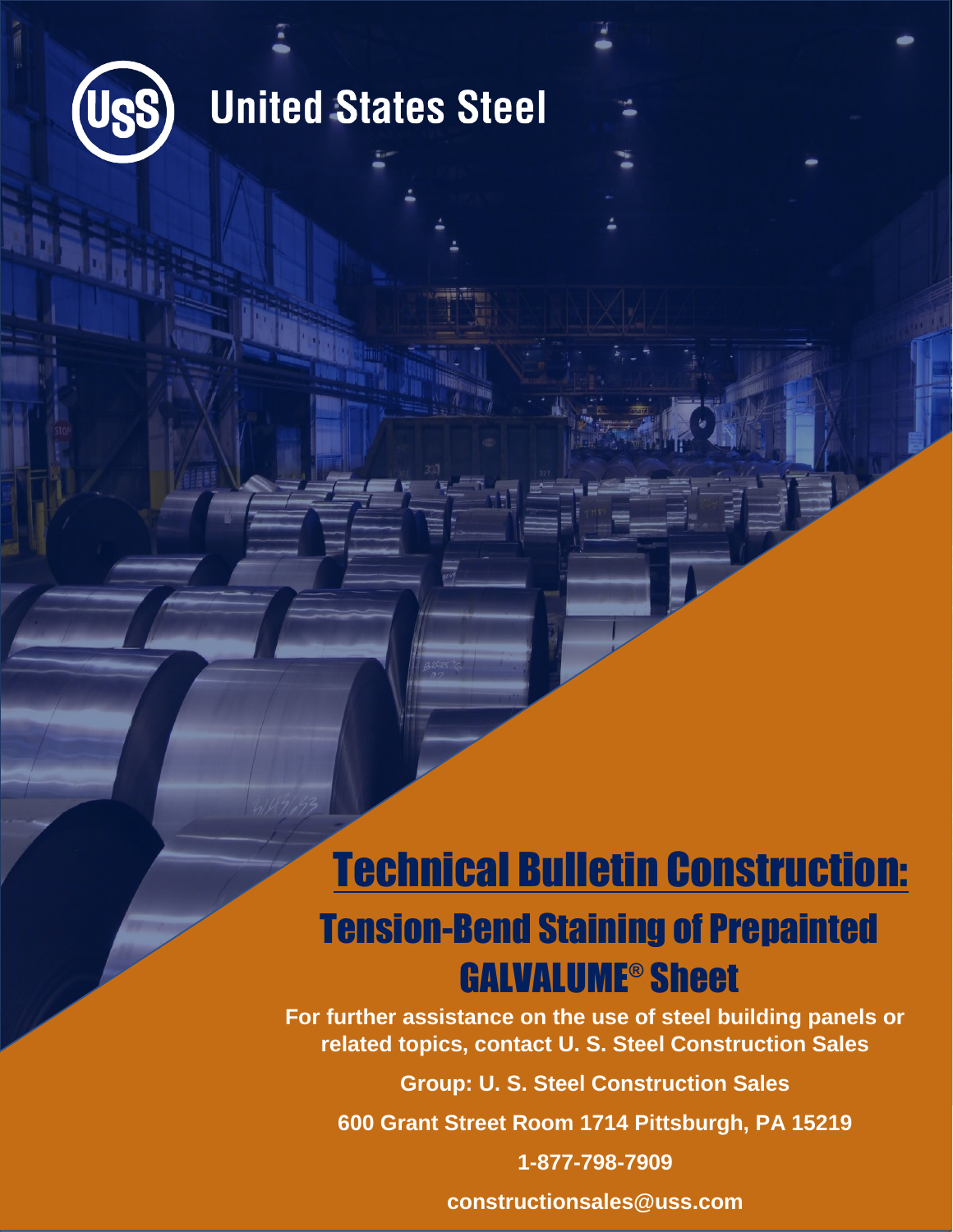The material in this paper is intended for general information only. Any use of this material in relation to any specific application should be based on independent examination and verification of its unrestricted availability for such use, and a determination of suitability for the application by professionally qualified personnel. No license under any United States Steel Corporation patents or other proprietary interest is implied by the publication of this paper. Those making use of or relying upon the material assume all risks and liability arising from such use or reliance.



For further assistance on the use of steel building panels or related topics, contact U. S. Steel Construction Sales Group:

> U. S. Steel Construction Sales 600 Grant Street Room 1714 Pittsburgh, PA 15219 1-877-798-7909 constuctionsales@uss.com



#### **United States Steel**

#### **Background**

GALVALUME<sup>®1</sup> Sheet, 55% aluminum-zinc alloy Coated Sheet Steel, provides excellent corrosion resistance due to galvanic and barrier protection.  $GALVALUME<sup>®</sup>$  Sheet is often painted to improve its appearance and to act as an additional barrier coating, which contributes to the overall corrosion protection. One application for prepainted GALVALUME<sup>®</sup> Sheet is building panels. For this application, flat GALVALUME<sup>®</sup> Sheet is formed into architectural panels with stiffening ribs via a roll-forming process. The process of creating these ribs generates tensile strains on the outer surface of the ribs, which consequently are referred to as tension-bends. Examples of tension-bends are shown in Figure 1. When a pre-painted GALVALUME<sup>®</sup> Sheet is formed, the deformation in the vicinity of the tension-bend may exceed the level of strain that the paint and the metallic coating can tolerate. Cracks may develop in the coating and, if severe enough, can expose the steel substrate to the environment. The zinc in the 55% Al-Zn coating adjacent to the cracks will galvanically protect the steel from corrosion temporarily. Once the sacrificial zinc along the cracks is exhausted, the exposed steel will begin to corrode. The corrosion product, "red rust," fills the crack and eventually appears on the paint surface. The appearance of red rust on the paint surface is commonly called a tension-bend stain. The process of tension-bend staining is self-limiting once the corrosion products plug the cracks. The rust stain is usually visible on light colored paints but is not as apparent on dark colored paint systems. Tension-bend staining is a cosmetic issue and does not affect the integrity of the GALVALUME<sup>®</sup> Sheet under normal atmospheric conditions. Although the amount of rust is small and there is no structural damage to the panel, the cosmetic issue may be objectionable.

This Technical Bulletin describes tension-bend staining and, more importantly, provides methods for eliminating it and preventing it from occurring in the first place.



Figure 1. Panels with successive T-bends exhibiting progressive levels of tension-bend staining.

 $^{1}$  GALVALUME® is an internationally registered trademark of BIEC International, Inc. and some of its licensed producers.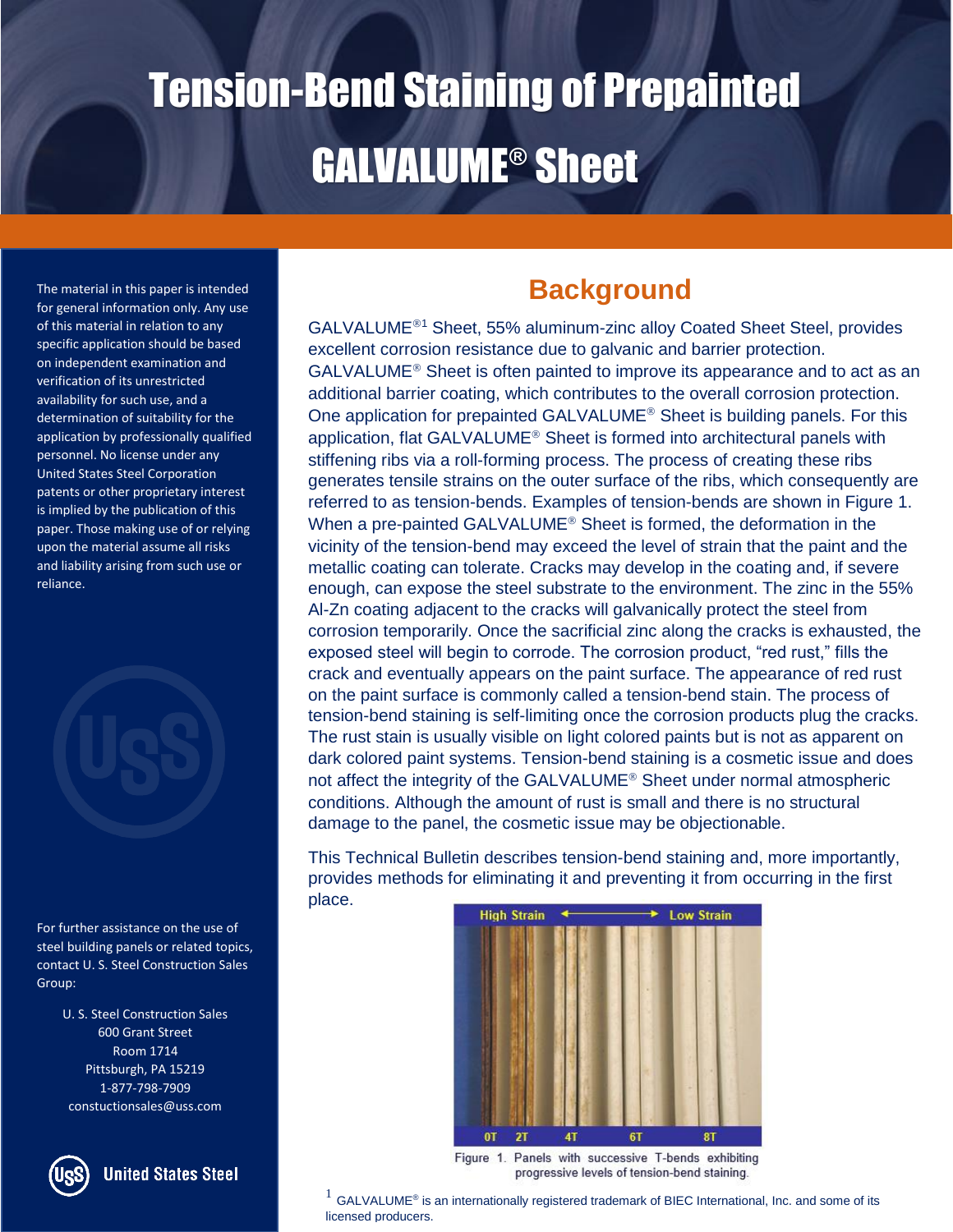for general information only. Any use of this material in relation to any specific application should be based on independent examination and verification of its unrestricted availability for such use, and a determination of suitability for the application by professionally qualified personnel. No license under any United States Steel Corporation patents or other proprietary interest is implied by the publication of this paper. Those making use of or relying upon the material assume all risks and liability arising from such use or reliance.



For further assistance on the use of steel building panels or related topics, contact U. S. Steel Construction Sales Group:

> U. S. Steel Construction Sales 600 Grant Street Room 1714 Pittsburgh, PA 15219 1-877-798-7909 constuctionsales@uss.com



**United States Steel** 

### The material in this paper is intended **Factors Affecting Tension-Bends**

Tension-bend stains typically occur on the ribs of formed panels where the forming strains are too high to be tolerated by the coating system. The strain at a tension-bend consists of two components, a bending strain and an extensional strain. A schematic diagram illustrating the distribution of bending strain through the sheet thickness at a tension-bend is shown in Figure 2. The maximum bending strains occur on the outer surface of the bend. Reducing the radius of curvature of the bend will result in higher strains on the outer surface of the bend. The extensional strain results from the constraint imposed during the roll forming operation. This constraint causes the GALVALUME<sup>®</sup> Sheet to stretch locally and thin at the tension-bend, resulting in a relatively uniform tensile strain which will add to the bending strains shown in Figure 2. The likelihood of tension-bend staining increases as the tensile strain applied to the prepainted GALVALUME<sup>®</sup> Sheet is increased, as shown in Figure 1. Tension-bend staining will not occur if the metallic coating or the paint system does not crack. Therefore, a good rollforming practice is extremely important to minimize the strains on the tensionbends. It should be noted that two identical profiles can have different performance in the same environment depending on the maintenance and operation of the roll-forming equipment.



Figure 2. Schematic illustration of bending stress distribution through the thickness at a tension-bend.

Characteristics of the steel substrate may also affect the propensity for tensionbend staining. Thinner gage sheets experience less strain on the surface of the tension bends for a given bend radius, resulting in less cracking of the metallic coating and paint. The strength of the steel may also influence tension-bend staining. Higher strength steels exhibit more springback than lower strength steels. As a result, these grades may require tighter bend radii, which results in an increase in the tensile strains on the surface of the tension-bend. If such an increase in strain occurs, the extent of tension-bend cracking may be affected.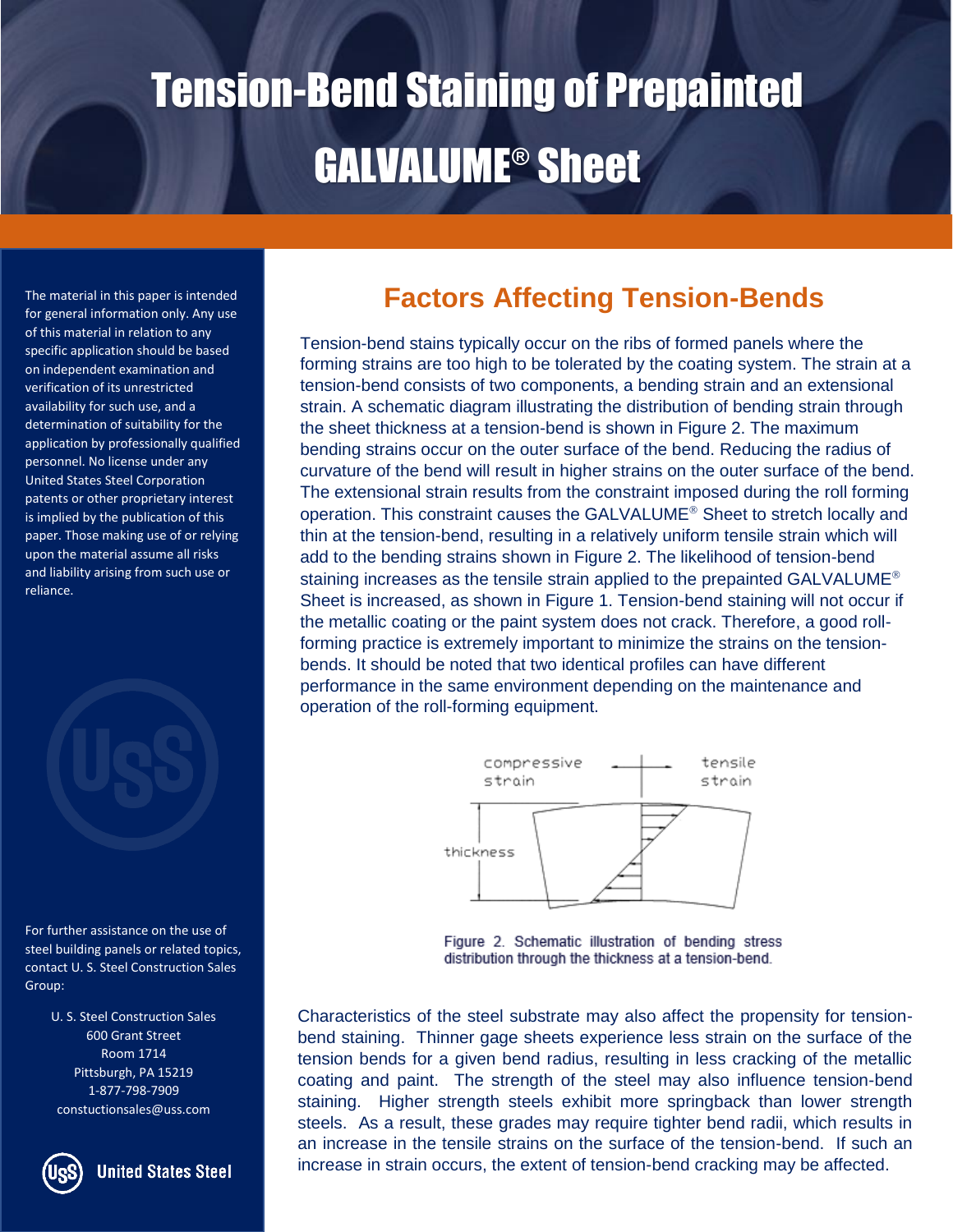The material in this paper is intended for general information only. Any use of this material in relation to any specific application should be based on independent examination and verification of its unrestricted availability for such use, and a determination of suitability for the application by professionally qualified personnel. No license under any United States Steel Corporation patents or other proprietary interest is implied by the publication of this paper. Those making use of or relying upon the material assume all risks and liability arising from such use or reliance.



For further assistance on the use of steel building panels or related topics, contact U. S. Steel Construction Sales Group:

> U. S. Steel Construction Sales 600 Grant Street Room 1714 Pittsburgh, PA 15219 1-877-798-7909 constuctionsales@uss.com

In addition to the profile of the bends, the flexibility of the paint systems and the coating weight of the GALVALUME<sup>®</sup> Sheet will also affect the degree of cracking in the coatings during the roll-forming operation. Thinner (i.e., lower coating weight) metallic coatings are typically less prone to cracking when compared to thicker (i.e., higher coating weight) coatings. AZ-50 GALVALUME<sup>®</sup> Coated Steel (0.50 oz/ft<sup>2</sup> total both sides) is therefore recommended. A highly flexible paint system is also very beneficial. The most popular prepainted GALVALUME<sup>®</sup> Sheet used in the metal building industry has a total paint thickness of one-mil with a polyester or silicone-modified-polyester (SMP) topcoat. The flexibility of SMP paint systems can be improved by using a highly flexible primer. For better performance, a fluorocarbon topcoat with a highly flexible primer may be used. A thicker paint system, such as 2 mil paint system or 4 mil plastisol, can be used to further improve the strain tolerance level of the paint systems (Figure 3).

In some cases, tension-bend staining will occur regardless of the paint system selected because the roll forming process may produce localized strains higher than what the 55% Al-Zn coating and the paint system can tolerate, even when using the most flexible paint system. This may be expected for profiles with very tight bend radii or in conditions where the constraint during the roll forming operation is too high, even though the bend radii itself is not too severe. The effects of the environment also play a role, especially in strong acid rain areas where staining is more prone to occur. Tension-bend staining has been reported in most areas of the United States east of the Rocky Mountains. It is more common in areas of acid rain or industrial exposure.

#### **Removal of Tension-Bend Staining**

The rust stain on the paint can be removed with various cleaners. Commercial rust removers can remove the rust stain; even abrasive cleaners will remove the red rust. Unfortunately, many cleaners can cause other problems. Solvent or abrasive cleaners could remove some paint and dull the finish. Cleaners with strong acids or powerful rust removers could remove the rust in the crack that is preventing further staining. Muriatic acid, a common cleaner for removing rust from concrete buildings, should not be used since it will not only remove the rust in the cracks, but can severely damage the 55% Al-Zn coating.

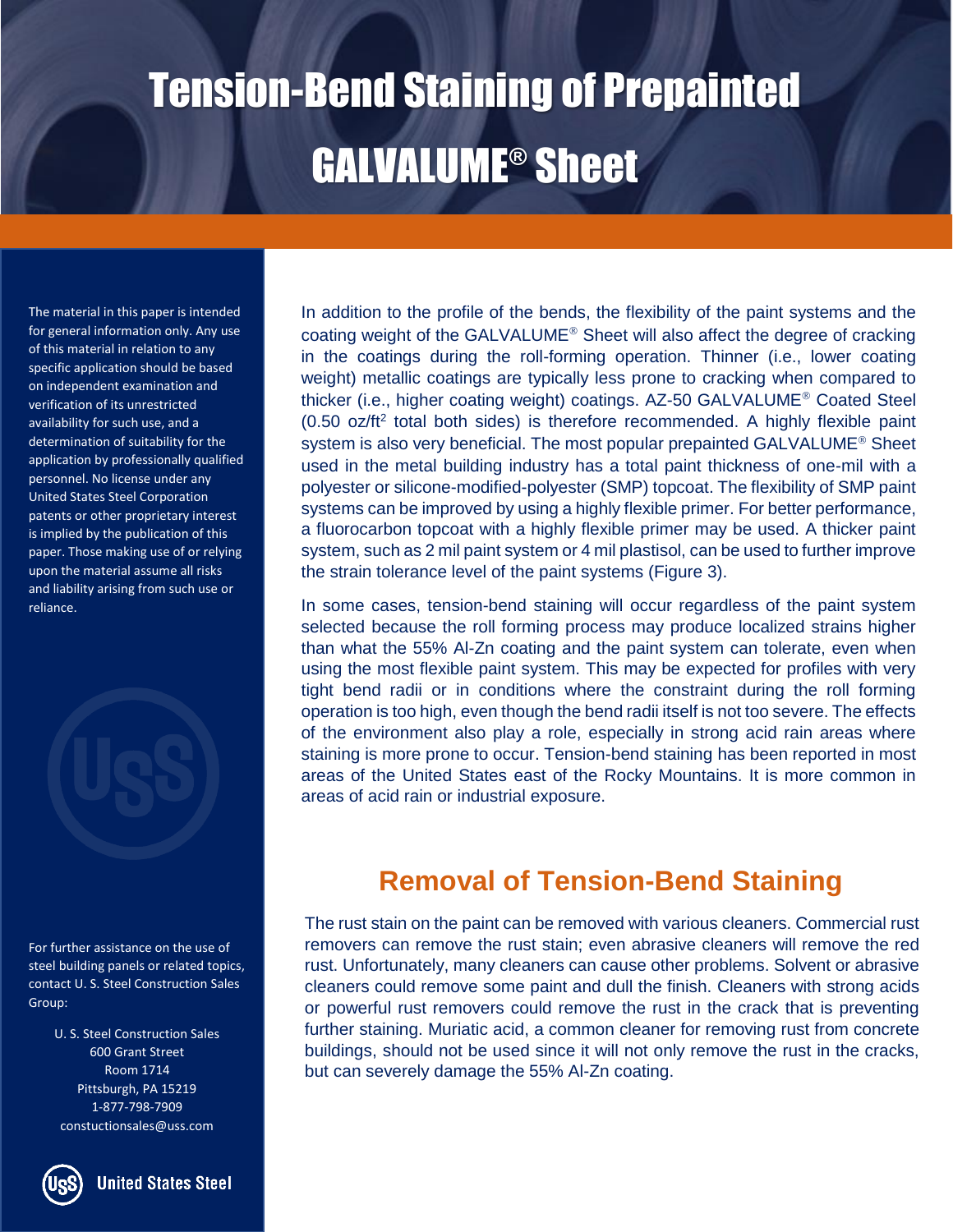The material in this paper is intended for general information only. Any use of this material in relation to any specific application should be based on independent examination and verification of its unrestricted availability for such use, and a determination of suitability for the application by professionally qualified personnel. No license under any United States Steel Corporation patents or other proprietary interest is implied by the publication of this paper. Those making use of or relying upon the material assume all risks and liability arising from such use or reliance.

For further assistance on the use of steel building panels or related topics, contact U. S. Steel Construction Sales Group:

> U. S. Steel Construction Sales 600 Grant Street Room 1714 Pittsburgh, PA 15219 1-877-798-7909 constuctionsales@uss.com

**United States Steel** 

#### **Prevention of Tension-Bend Staining**

A better solution than cleaning off the stain is to prevent tension-bend staining from occurring in the first place. Conceptually, the issue is simple: **Prevent the cracking of either the paint or the metallic coating and tension-bend staining will not occur**. In practice, this is difficult because the typical strain levels for rollformed ribs are much higher than the strain tolerances of both typical  $GALVALUME<sup>®</sup>$  Sheet and the popular 1-mil SMP paints. There are many profiles that contain bends with strains beyond the tolerance of the best paint systems. Even with the very flexible fluorocarbon paints, very highly localized strains will cause the coating to crack. Therefore, it requires a combination of metallic coating, paint and roll-forming improvements to prevent tension-bend straining.

United States Steel Corporation's GALVALUME<sup>®</sup> Sheet has improved ductility when compared with previous generation products. GALVALUME<sup>®</sup> Sheet with a lower silicon level provides better tension-bend cracking resistance, which allows the metallic coating to tolerate higher stains than GALVALUME<sup>®</sup> Sheet with higher silicon levels. When used in combination with a highly flexible paint system (primer and topcoat), the overall coating system will tolerate the strain on most profiles. The flexible 1-mil paint systems use fluorocarbon topcoats and a highly flexible primer (Figure 3). The U. S. Steel Research and Technology Center continually evaluates and approves the primers and paint systems from paint companies for prepainted GALVALUME<sup>®</sup> Sheet products.



Figure 3. Higher strain could be tolerated by using fluorocarbon topcoats, flexible primers and low silicon **GALVALUME®** Sheet combination on roll-formed building panels.

The strain on the coating for each rib varies with the profile design and the equipment used to roll-form it. U. S. Steel will assist those companies trying to eliminate paint cracking by measuring the total strain on the profile's bends. The total strain is the bend strain added to the stretching due to tension. This analysis includes an estimate of the probability of eliminating paint cracking with U. S. Steel  $GALVALUME<sup>®</sup>$  Sheet and the most flexible 1-mil paint systems. In a recent study, U. S. Steel demonstrated that warm roll-forming improves the flexibility of both the paint and the underlying metallic coating (for more information see the U. S. Steel Technical Bulletin on Warm Roll-Forming of Prepainted Sheet Steel).